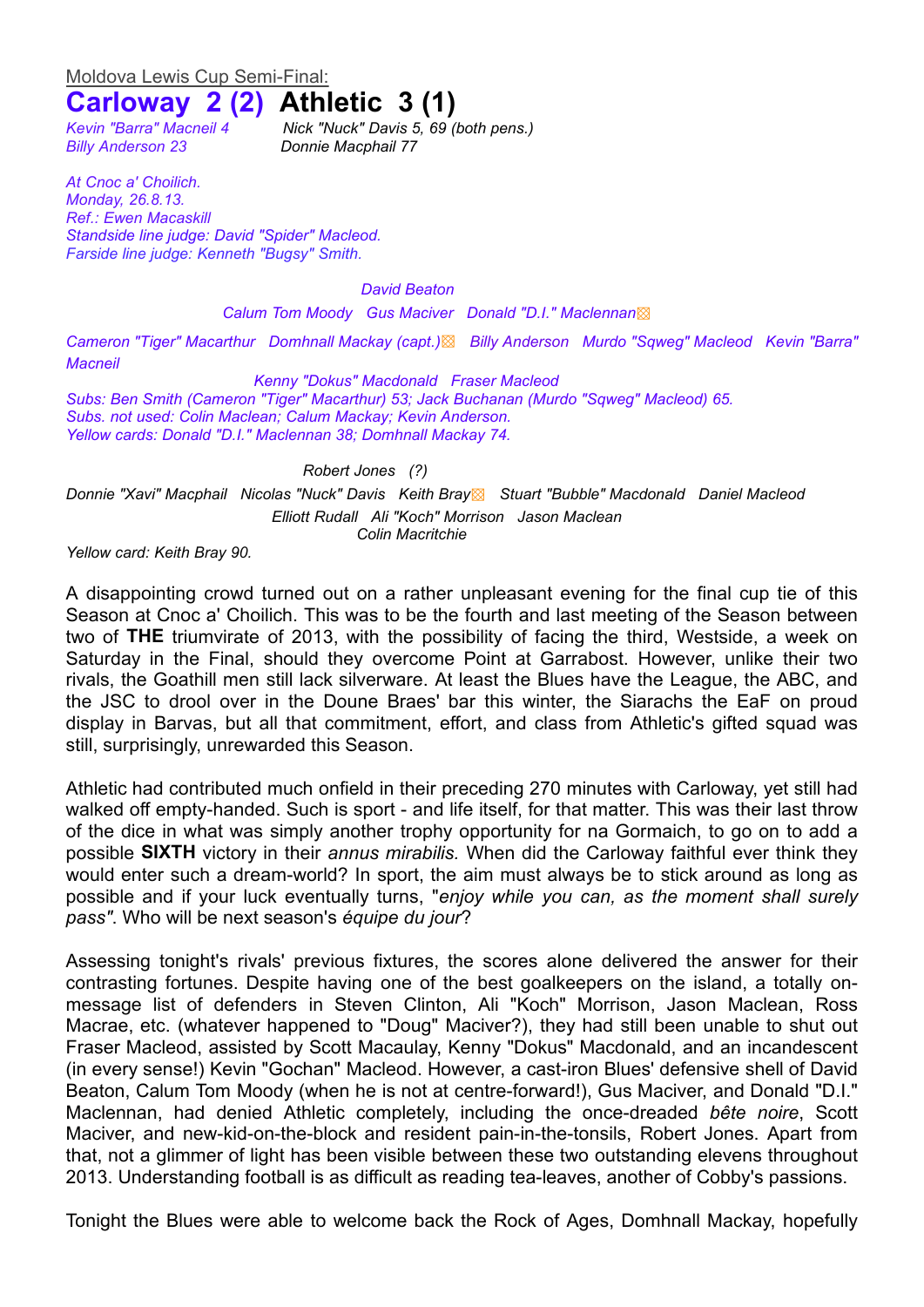not over-exerted from honeymoon, in central midfield alongside Murdo "Sqweg" Macleod and Billy Anderson; but fundamental cog-in-the-machine and match-winner, Scott Macaulay, was still ruled out with his recurring knee complaint; Kevin "Gochan" Macleod was completing his suspension this evening, and, unfortunately, Dan Crossley was a late call-off with a back injury. However, Kevin "Barra" Macneil had recovered from his ankle injury to replace him at left half/wing, while Cameron "Tiger" Macarthur continued square at right half, with Kenny "Dokus" Macdonald, again, leading beside Fraser Macleod. Athletic were depleted also, with both Clintons missing, Steven having dislocated his shoulder in Round 2 at Creagan Dubh, and Scott Maciver, of course, was out for the Season. This entailed Elliot Rudall moving backwards, to partner Ali "Koch" Morrison and Jason Maclean, with dangerman, Robert Jones, lurking deep at inside-right.

A strong west-sou'westerly gave Carloway initial impetus towards Macritchie and they took an unexpected lead after four minutes. Their first attack down the left freed "Barra" midway within the Aths' half, just in from the touchline, and he relayed the ball early inwards to the racing "Dokus", moving into the left of the box. He checked and spun, but his fierce right-footer was deflected high over the bar. Anderson swung in a deep high corner from Macritchie's right and "Barra" coming in by the far post, within the 6-metre box, seemed to connect with his left upper shoulder as he collided with Macleod and both fell, and the ball broke down into the net (**1-0**). Ah, well, they all count!

The congratulations had barely been completed when a concerted Athletic push into the Blues' box was untidily ping-ponged around the area, broke to Jones 14 metres out on the right, and as he stepped past Moody to the defender's left, the stopper neatly tripped him up. Beaton guessed correctly to his left but over-anticipated and Davis's low, placed shot rolled over his prostrate body and home (**1-1**). Poetic justice, perhaps, after Fraz Mac's effort against Colin Macritchie in the 2-0 League game here.

After a quarter of an hour, an incisive Jones thrust through the centre saw him lay off a glorious diagonal defence-splitter to his right, but his striker(?), drifting off the end of the line, shot straight at Beaton from the edge of the box. On 17 minutes "Barra" once more broke down the left to lay off early inwards to the surging "Dokus". He made 10 metres from the bye-line and his deep cross found Moody coming in by the far post, 12 metres out, to nod past Macritchie, but the ball struck the outside of the left-hand post and went past.

Six minutes later and na Gormaich went one better when Moody coming forward on a Maciver feed, moved right, and from the centre-line sent "Tiger" free down the right. From the right corner of the box, his early cross found an unmarked Anderson running towards him, 16 metres from goal in the centre, to glance an exquisite header just inside Macritchie's right-hand post (**2-1**). An absolute peach!

Suddenly the Blues were buzzing: on 25 minutes a "Dokus" turn on the left and snap-shot from 20 metres zipped just outside Athletic's right-hand post. On the half-hour, a double denial marked a turning-point in the half. Another Anderson corner from Aths' right was met by the full force of Moody's forehead, 14 metres out in the centre, but Macritchie somehow got down to block it with his legs on his line. The ball was scrambled to his left, blocked again, then a second attempt by "Tiger" from 8 metres was brilliantly bundled round his left-hand post by the keeper at point-blank range.

As the game moved towards the interval, the Stornoway midfield, "Bubble"/Jones/Bray/Davis/Macphail, re-asserted themselves and gradually gained control in the centre. On 39 minutes a de Boer special from Macleod, within his own half on the left, moving to the centre-line, found "Bubble" ghosting wide of the line on the right and into the box, but his snatched finish from 16 metres flew well-wide of Beaton's left-hand post. As Carloway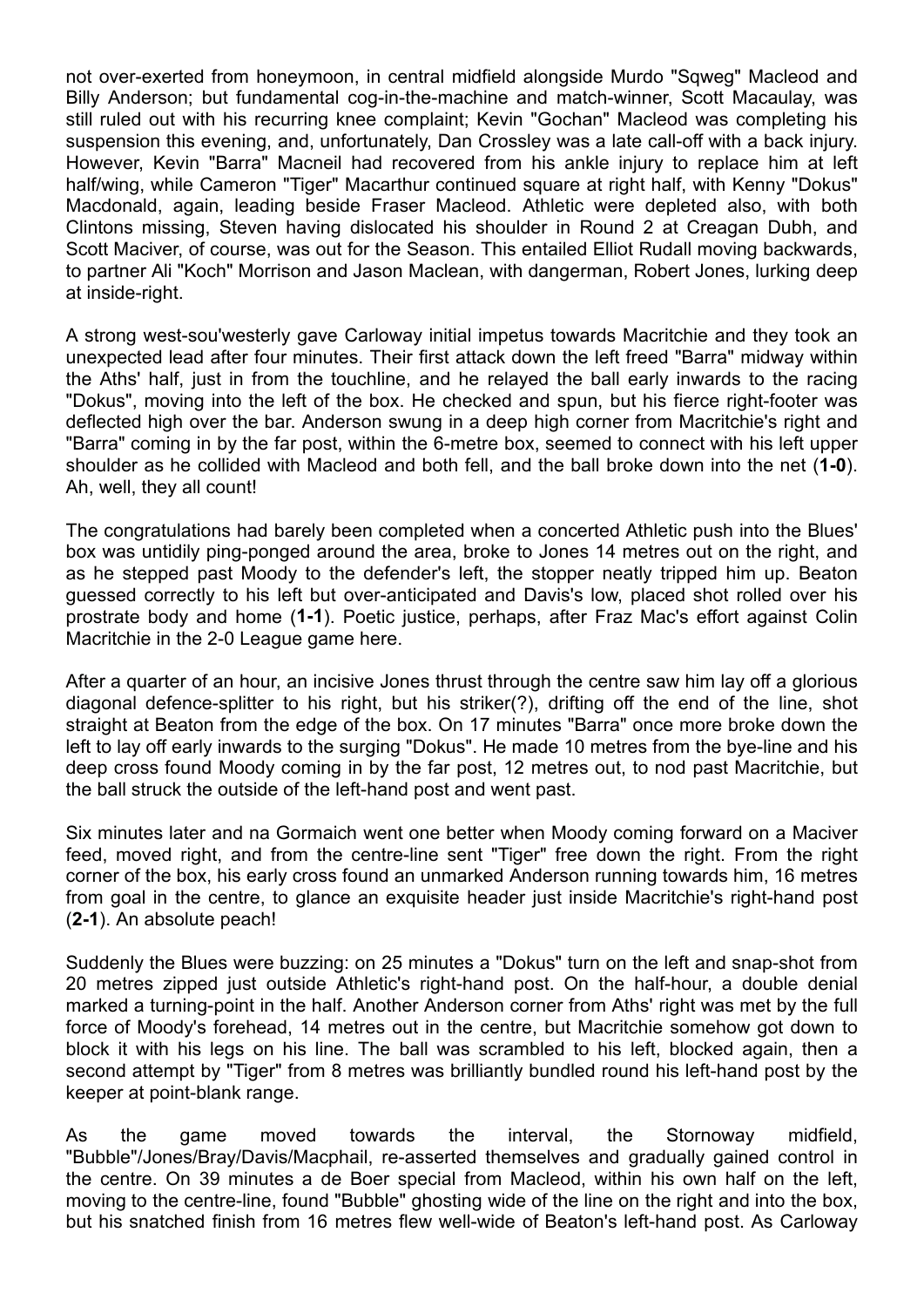struggled under concerted Aths' pressure in the closing minutes to clear their lines, with some suicidal Roger Byrne-type dribbling across their own box, the ball was eventually whipped out a minute from half-time to find "Dokus" running clear through a committed Athletic defence in the centre. Midway within the Stripes' half he switched a diagonal right to the unmarked Fraz Mac but from the right-corner of the box his thunderous volley cleared Macritchie's bar by a metre. There's no truth in the rumour it went through the net.

## **Half-Time: Carloway 2 Athletic 1**

The final minutes of the first half had served as a warning to Carloway of difficulties multiplying in midfield, and elsewhere, as the half progressed, and the defence beginning to creak under sustained pressure. The pace and aggression of "Bubble"/Jones/Bray were draining Mackay, Anderson, and "Sqweg", allowing Donnie Macphail and "Nuck" to supply, while "Tiger" and "Barra" were increasingly sucked back in defensive support, further isolating a strangely quiet Fraser Macleod, followed everywhere by Elliott Rudall, with Jason Maclean doing likewise to "Dokus". The Blues' marking appeared to be zonal, by design or necessity, so the problem of Robert Jones remained unresolved.

Things did not improve for na Gormaich. On 49 minutes a Mackay trip allowed Robert Jones to send a 20-metre free-kick in the centre fizzing a foot over the bar. On 57 minutes a chipped Macphail free-kick, 24 metres out on the right, led to Beaton blocking an attempted conversion low in his 6-metre box. The ball broke out to Bray but from 10 metres he somehow managed to clear the bar with his drive. Two minutes later Jones once more went clear inside the box on the right and his high cross, 8 metres from the bye-line, had to be touched past for a corner by Beaton under his right junction of bar and post.

Suddenly, on 66 minutes, a break down the left gave Carloway an unexpected chance to kill the tie, when "Fraz Mac" was sent racing in, on a long ball, behind the defence and into the left of the Aths' box. Macritchie was out like a flash to make himself big and Macleod's blistering low drive whacked against him and away.

From that incident on, the Semi-Final inexorably slipped from the Blues' grasp. An Athletic move down the right saw a low cross come in from just outside the box, 12 metres from the bye-line. As "D.I." moved in front of an attacker to block, the ball appeared to strike his upper left arm/shoulder; the officials had no doubt. Again, Beaton chose correctly, diving low to his left but the pace of Davis's penalty took it off his hands and into his bottom left corner (**2-2**).

Four minutes later a speculative Davis drive from 30 metres was deflected inwards and right to Jones, who broke forward but sent his low attempt from16 metres across goal and past Beaton's right-hand post. Finally, the Stornoway men took the lead they had been threatening when one of a succession of free-kicks, 22 metres out on the right, 18 metres from the bye-line, was driven low across goal by "Xavi" Macphail, where it escaped everyone to shoot into the far right-hand corner of the Blues' goal (**2-3**).

Carloway were distinctly wobbling now, without shape or concerted purpose, as Athletic tried to kill the contest: on 81 minutes Jones was sent clear once more down the left but as he progressed into the box, Beaton rushed to block him, 16 metres from goal. Two minutes later, again Beaton had to look smart to block "Bubble", moving into the left of his box. Carloway tried to push in the closing minutes but once more were caught by a fast-breaking Jones from a long clearance but somehow Maciver, pursuing him for close on 40 metres, managed to chase him down 16 metres from goal and block for a corner to Beaton's right.

Na Gormaich's final throw of the dice came right on the whistle as an Anderson corner on the Aths' left was met 8 metres out by the head of Macleod but, under pressure, he could not direct